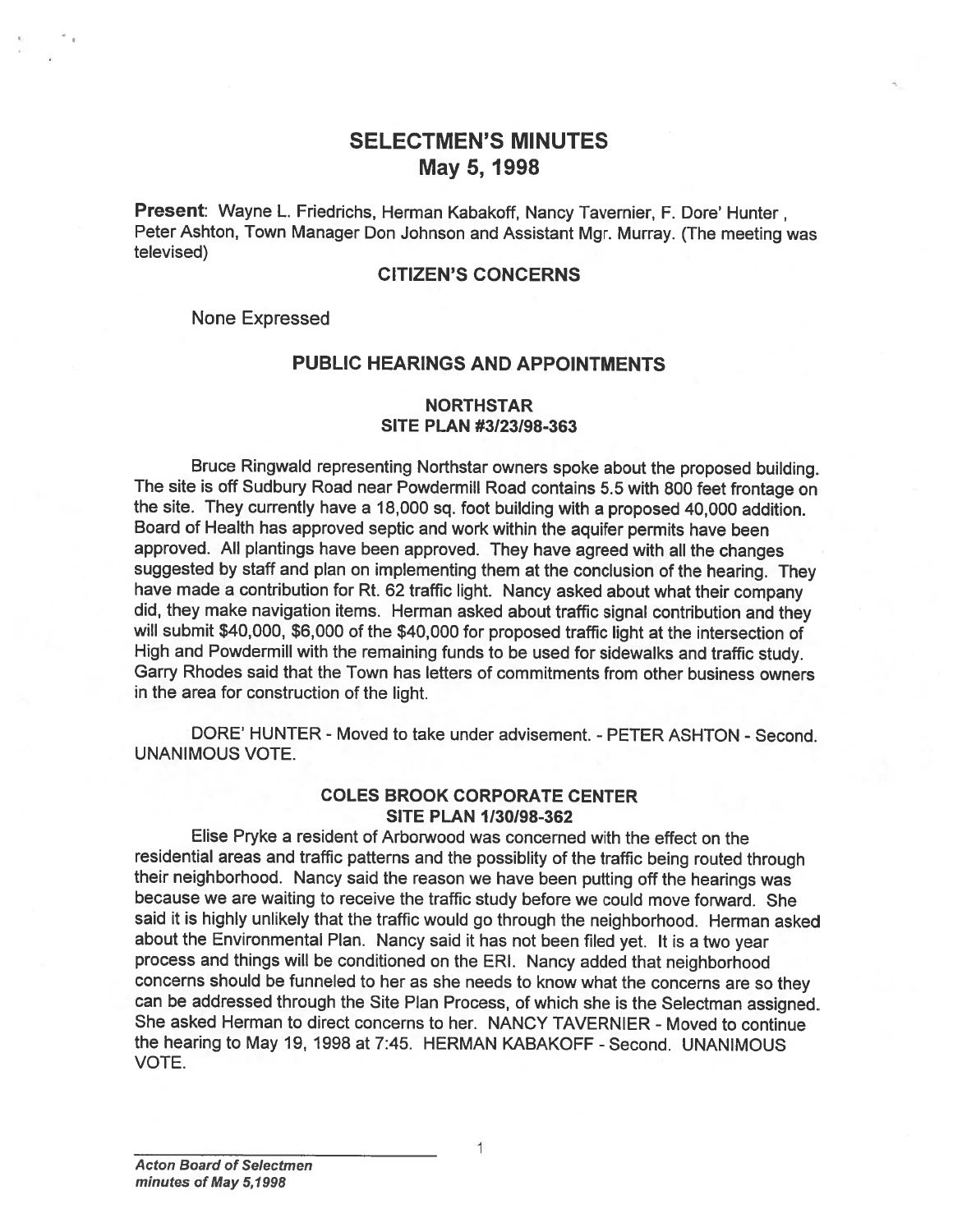#### SELECTMEN'S BUSINESS

Bonding- DORE' HUNTER -Moved that the sale of the \$6,000,000 Municipal Purpose Loan of 1998 Bonds of the Town dated May 1, 1998, to State Street Bank and Trust Company at the price of \$1,000,176 and accrued interest is hereby confirmed. The bonds shall be payable on May <sup>1</sup> of the years and in the principal amounts and bear interest at the respective rates, as follows, subject to earlier redemption at the option of the Town as provided in the Preliminary Official statement dated April 14, 1998. And further that the consent dated April 28, 1998 to the financial advisor bidding for the bonds is hereby confirmed. HERMAN KABAKOFF - Second - UNANIMOUS VOTE.

Concord Land Offer- Wayne reviewed Concord's water refining process in preparation for this as it was <sup>a</sup> site <sup>p</sup>lan originally assigned to him. The Ozone process is the process that is being built. They are <sup>p</sup>lanning to trade <sup>a</sup> <sup>p</sup>iece of land with the Palmer's to make the installation easier. Concord voted at the Town meeting to approve. It was noted that the land owned by Palmer's is in 61A. . DORE' HUNTER Moved to Authorize the Town Manager to make the necessary plans and actions to effectuate the trade. NANCY TAVERNIER - Second. UNANIMOUS VOTE.

Draft Letter to Governor- DORE' HUNTER- Moved to authorize the letter as drafted by the Town Manager and further modified by the Board's comments - NANCY TAVERNIER - Second. UNANIMOUS VOTE.

School Committee Vacancy -Wayne, Herman and Nancy discussed the fact that they would not be presen<sup>t</sup> on the date suggested by the School Committee. The Board discussed the possible date of Wednesday May 27, 1998, it was agreed it was to be held on May 27, 1998. Staff will notify the School Committee. Dore' explained the process for filling <sup>a</sup> School Committee Vacancy to Herman in response to Herman's inquiries.

Selectmen's Schedule Discussion Continuation - The Board reviewed the schedule. It was noted that the Selectmen would hold the Special in October. They added an additional meeting for September on the 28th. Dropped the October 6th and added the October 13th date. The schedule was continued with the following dates: November 3rd, <sup>17</sup> December 1, 15. It was noted that the setting of the rest of the schedule should be held until <sup>a</sup> later date. It was decided however, to meet on January 5, 1999.

Site Plan Decision #1/22/98-361 - Westford Lane - Herman discussed the two decisions written by Staff and his desire to discuss them. Herman explained the two versions one with sidewalks on Westford and one without was prepare<sup>d</sup> at his request. His reason for doing this was that he felt that there were two issues one with Planning Board and their decision and the second the Board's decision. He said the NARA site would benefit from the sidewalk on Wesiford Road. He originally wanted to ge<sup>t</sup> both sidewalks, but after looking at it with Planning Board and Mr. Fenton he would not reques<sup>t</sup> the additional sidewalk on the Westford Road Parcel. He would recommend the first decision with the construction of <sup>a</sup> side walk at Charter Road. DORE' HUNTER - Moved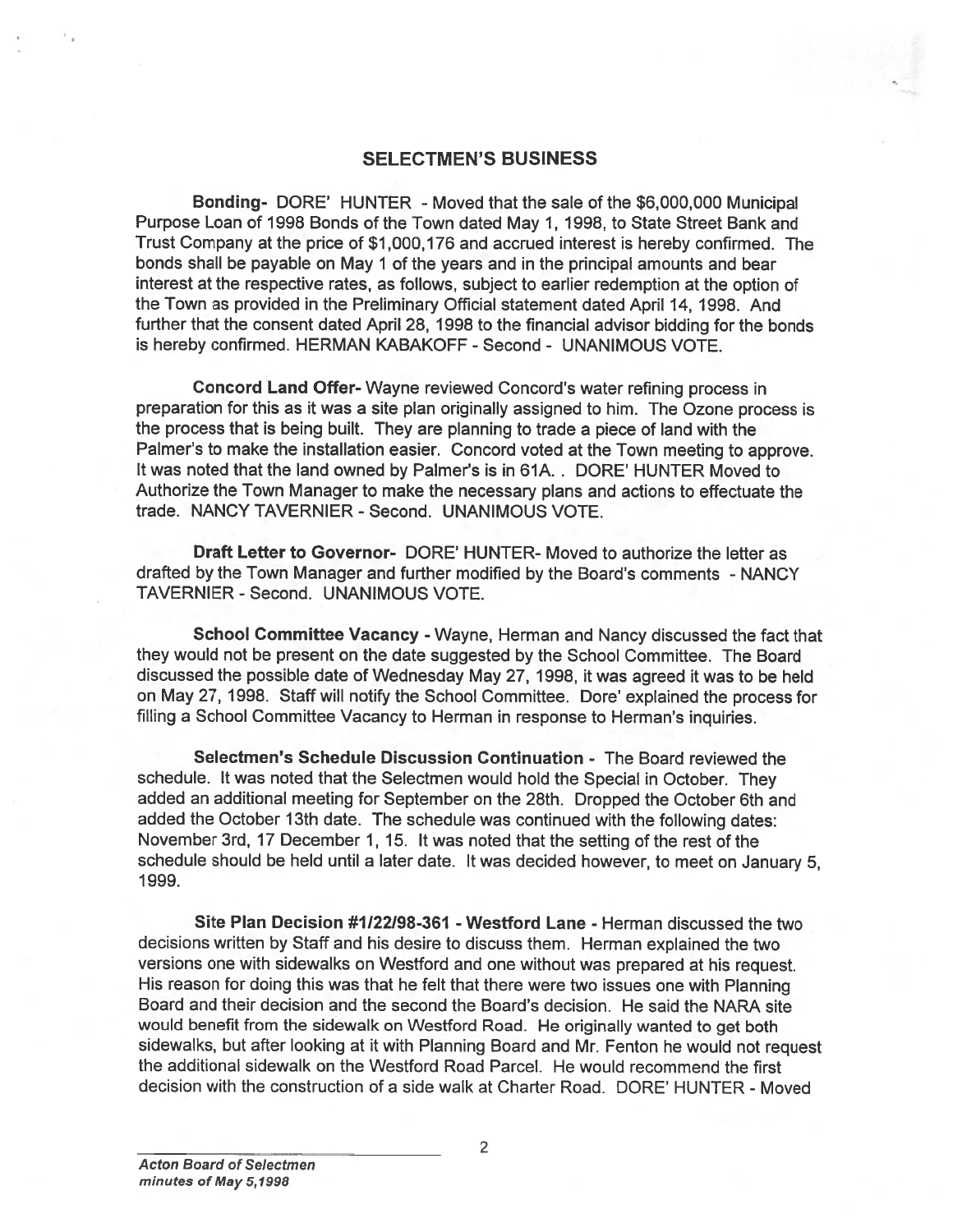To approve Site Plan Decision A as written. NANCY TAVERNIER - Second UNANIMOUS VOTE.

Goal Setting Session - Nancy asked about the Goal Setting meeting. Wayne said it could be done on May 19th.

Board Committee Assignments - Wayne asked that the Board Assignments list be prepared by staff for review at the next meeting.

Kelley's Corner/Planning Board - Nancy discussed Peter Ashton's memo about the Kelley's Corner issues and asked that this be forwarded to the Planning Board. Wayne also asked that his comments be forwarded when he finished with them. Peter will coordinate the transfer of the comments.

Town Manager Evaluation - Dore' said he would prepare the Town Manager's yearly Evaluation and asked the Town Manager to provide the materials for his use to complete this review.

#### CONSENT AGENDA

DORE' HUNTER - Moved to approve. PETER ASHTON - Second- UNANIMOUS VOTE.

#### TOWN MANAGER'S REPORT

Clerk

**Date** 

 $\mathscr{P}$ 

None

The Board adjourned at 8:45 P

**Christine** Recording Secty. Doc:Min5/5/98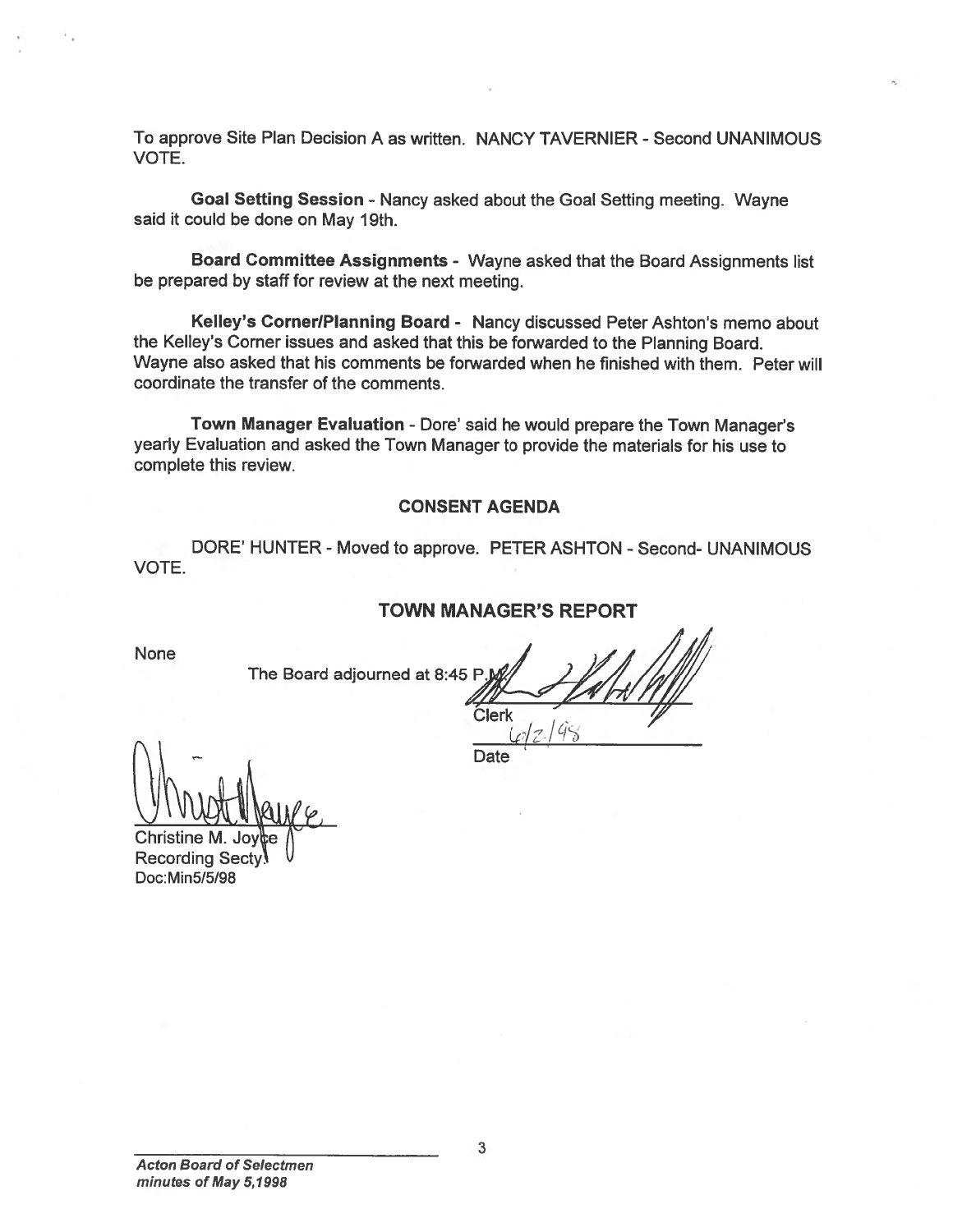May 1, 1998

TO Board of Selectmen

FROM: Wayne Friedrichs, Chairman

SUBJECT: Selectmen's Report

# AGENDA Room 204 May 5, 1998 7:30 P.M.

### I. CITIZEN'S CONCERNS

## II. PUBLIC HEARINGS & APPOINTMENTS

- 1. 7:35 NORTHSTAR #3123198-363 <sup>30</sup> Sudbury Road Enclosed <sup>p</sup>lease find materials regarding this Site Plan for Board review.
- 2. 8:00 COLES BROOK CORPORATE CENTER SITE PLAN 1130198-362 Enclosed please find the petitioner's reques<sup>t</sup> for <sup>a</sup> continuance, along with staff comment.

# III. SELECTMEN'S BUSINESS

3. BONDING - The Board will need to formally vote to formalize the recent bond sale required for funding NARA, library, school projects and Morrison land.

4. CONCORD LAND OFFER - Enclosed <sup>p</sup>lease find <sup>a</sup> letter of reques<sup>t</sup> from the Town of Concord, along with staff comments and recommendations for Board consideration.

5. DRAFT LETTER TO GOVERNOR - Enclosed please find <sup>a</sup> Draft letter to Governor Cellucci for Board consideration and action.

6. SCHOOL COMMITTEE VACANCY - Enclosed <sup>p</sup>lease find <sup>a</sup> reminder from the Town Manager regarding selection of <sup>a</sup> date to meet with the School Committee

7. SELECTMEN'S SCHEDULE - The Board is to resume discussion of meeting dates. Related comments are enclosed.

8. SITE PLAN DECISION #1/22/98-361 - Westford Lane - Enclosed please find draft decisions for the subject site plan for Board review.

9. OTHER